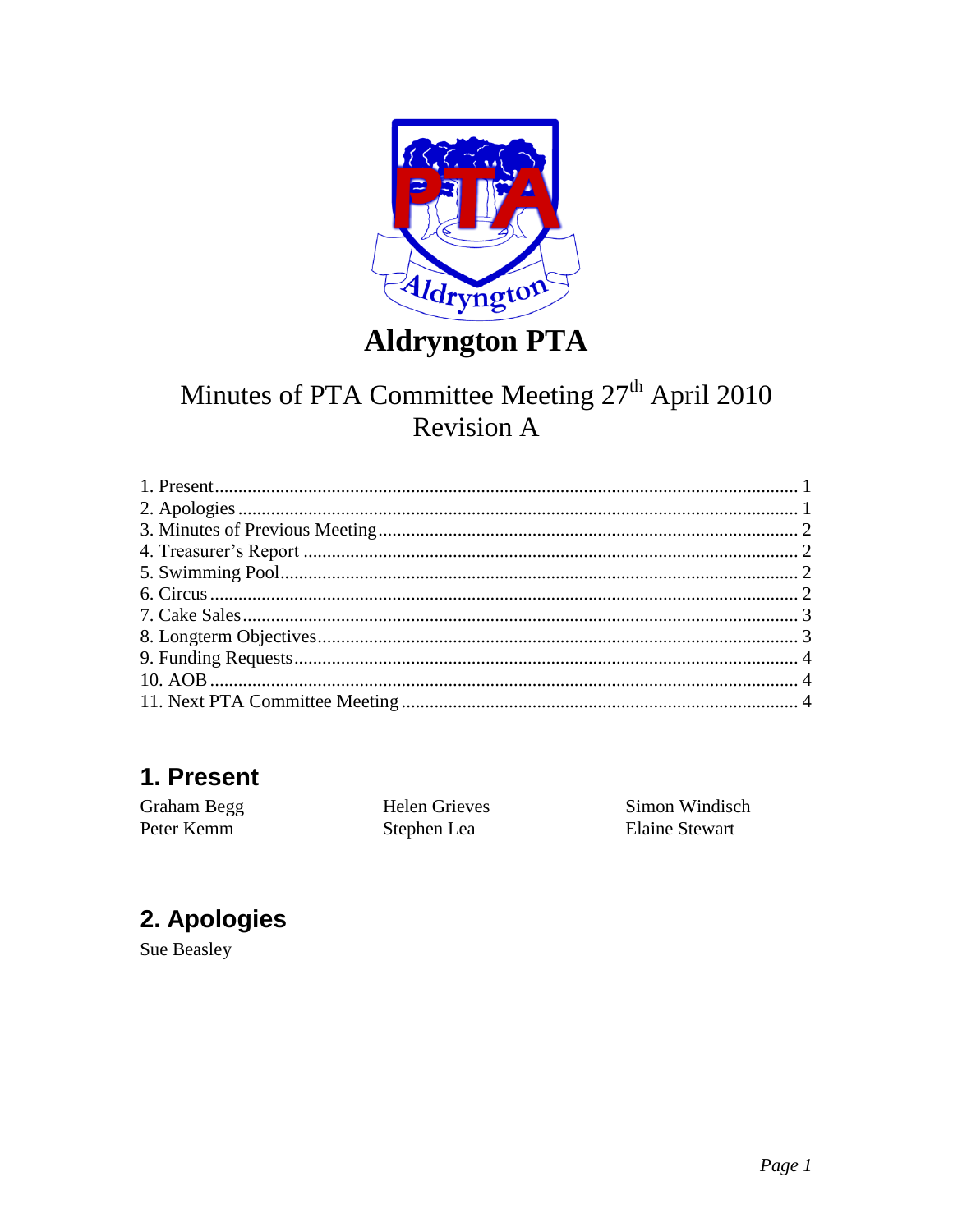<span id="page-1-3"></span><span id="page-1-2"></span><span id="page-1-1"></span><span id="page-1-0"></span>

|                                                                                                                                                       | <b>Action</b> |
|-------------------------------------------------------------------------------------------------------------------------------------------------------|---------------|
| 3. Minutes of Previous Meeting<br>The minutes of the previous meeting dated $27th$ January 2010 were accepted as being<br>correct.                    |               |
| TENS forms to be passed to Elaine. Old forms to be shredded.                                                                                          | <b>PK</b>     |
| 4. Treasurer's Report<br>The accounts prepared by SL were reviewed and accepted.                                                                      |               |
| 5. Swimming Pool<br>Notes prepared by Sue Beasley were read out at the meeting, the notes are attached as<br>Appendix A.                              |               |
| 50 tickets have been sold, taking £3000. Sufficient people have purchased tickets for<br>reasonable supervision hours to be allocated.                |               |
| Consideration to be given to setting money aside for long-term pool maintenance, amount to<br>be reviewed in future meeting.                          |               |
| Consideration to be given to selling tickets for the next year at the end of this years<br>swimming session.                                          |               |
| Reception swimming pool party to be held on Thursday 10 <sup>th</sup> June.                                                                           | SW/HG         |
| <b>6. Circus</b><br>Schedule for Friday 9 <sup>th</sup> July. Circus arrives 11am, gates open 4:30pm, starts 6pm, ends 8pm.                           |               |
| 600 tickets to be sold at $\frac{1}{2}$ /head. Tickets to be put on sale asap. HG to collect ticket<br>applications and sort out ticket distribution. | HG            |
| Stalls:<br>skittle alley,<br>upper school stalls,                                                                                                     | All           |
| glow sticks,<br>face painting (SW to ask Julia & team),<br>tattoos (SW to ask Sue B)<br>ice creams (Elaine),<br>bottle tombola (SW to ask Avril),     | <b>SW</b>     |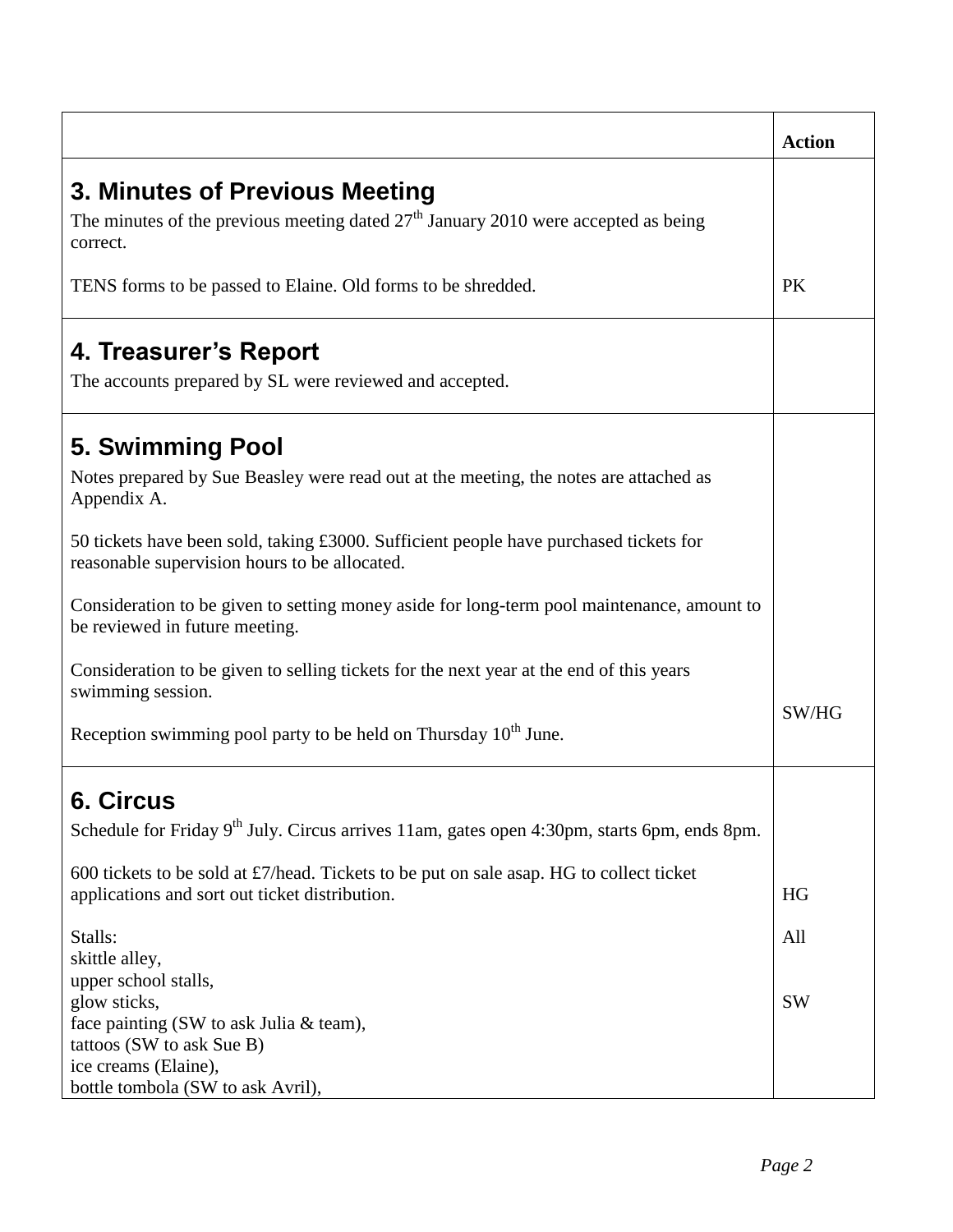<span id="page-2-1"></span><span id="page-2-0"></span>

| raffle (name?),<br>beer tent (SW to ask Mike Mackenzie and Kevin)<br><b>BBQ</b> (scouts)<br>Programmes (SW to ask Lynn) to be single sheet of A4. Programmes will not be charged.<br>Planning team: PK, SW, SL. Meeting to be arranged.<br>Circus for 2012 has been booked.                                                                                                                                       | PK/SL/SW        |
|-------------------------------------------------------------------------------------------------------------------------------------------------------------------------------------------------------------------------------------------------------------------------------------------------------------------------------------------------------------------------------------------------------------------|-----------------|
| <b>7. Cake Sales</b><br>Scheduled for May $13^{th}$ and may $27^{th}$ .                                                                                                                                                                                                                                                                                                                                           |                 |
| 8. Longterm Objectives<br>A. Garden Project<br>£420 left in the special project fund plus funding is available from private fund.<br>ES is aware that BTech horticultural students may be able to help.<br><b>B.</b> Blinds<br>Black paint failed to work.<br>Funding request to be made by Mrs Walker for £250. Request provisionally agreed.<br>Purchase to be made by school.<br>ES to ask Andy to fit blinds. | I <sub>H</sub>  |
| C. Climbing Wall<br>To be erected in Summer half-term. To be confirmed.<br>SW to ask Andy about purchase and laying of artificial grass.                                                                                                                                                                                                                                                                          | ES<br><b>SW</b> |
| D. Global Outdoor Plan<br>SW to investigate ideas for items such as school outdoor furniture, plants etc. from specialist<br>supplier.<br>Banners (painted vinyl) to be erected on far wooden fence to block out the shops. ES to<br>speak to Pat Holloway.                                                                                                                                                       | <b>SW</b><br>ES |
| E. Train upgrade:<br>To be cleaned up and painted (yacht paint). Organise BBQ/Workday?                                                                                                                                                                                                                                                                                                                            |                 |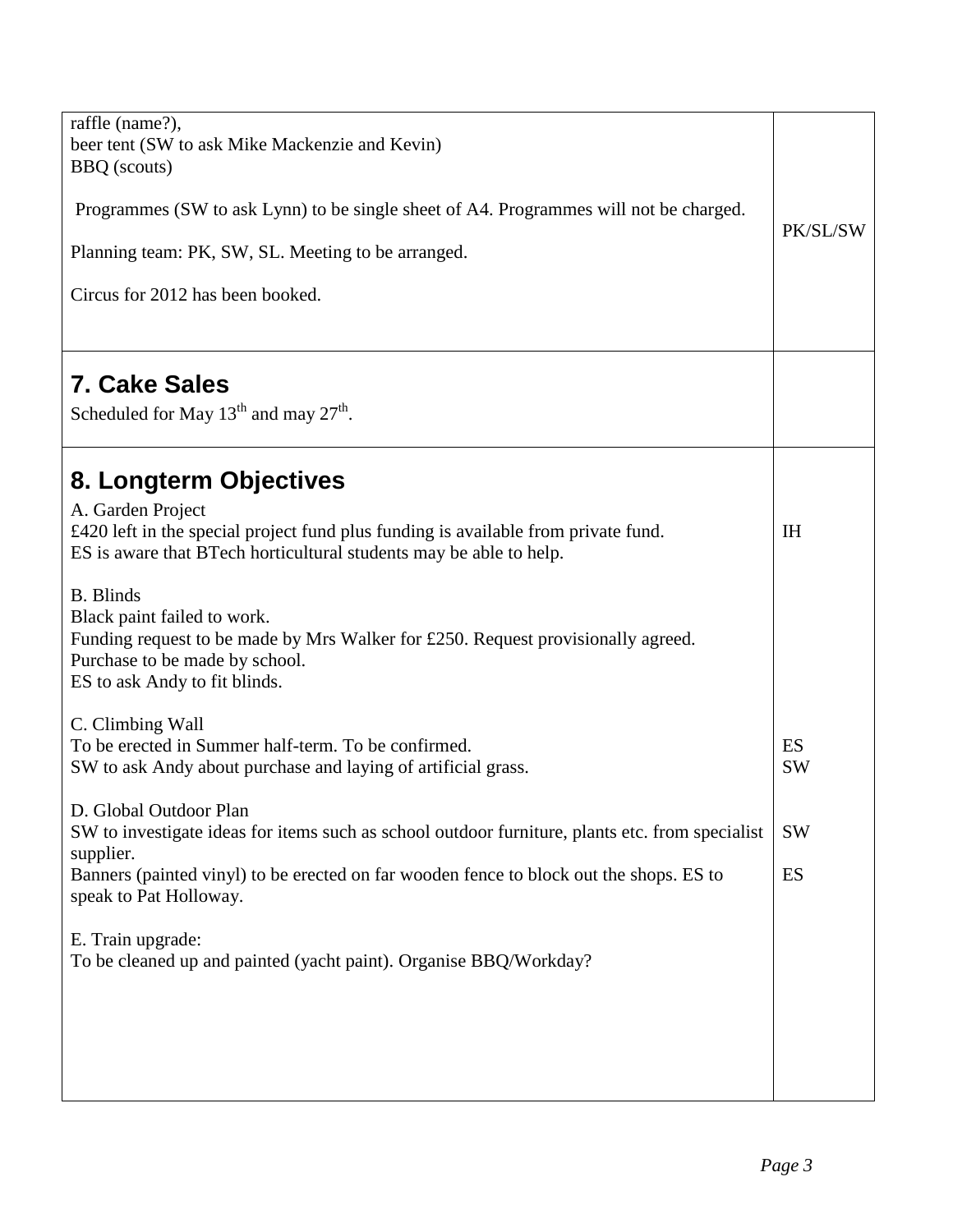<span id="page-3-2"></span><span id="page-3-1"></span><span id="page-3-0"></span>

| 9. Funding Requests<br>The following specific funding requests were discussed:<br>Ref. 002/11. Wireless microphone £300. Approved.                                                                                                                 |  |
|----------------------------------------------------------------------------------------------------------------------------------------------------------------------------------------------------------------------------------------------------|--|
| Ref. 004/10. Gazebo Repairs<br>Approximately £650 for replacement of timber plus Andy's overtime costs. Approved.<br>Ref. $003/11$ . Storage boxes for use during refurbishment of DT area. £300. Approved                                         |  |
| <b>10. AOB</b><br>A. How to encourage more parents to be involved in PTA activities?<br>Sell ice creams and soft drinks after school events such as Country Dancing.<br>Year 6s to help<br>B. Google calendar has been setup on PTA website by GB. |  |
| 11. Next PTA Committee Meeting<br>Wednesday 26 <sup>th</sup> May at 8pm.                                                                                                                                                                           |  |